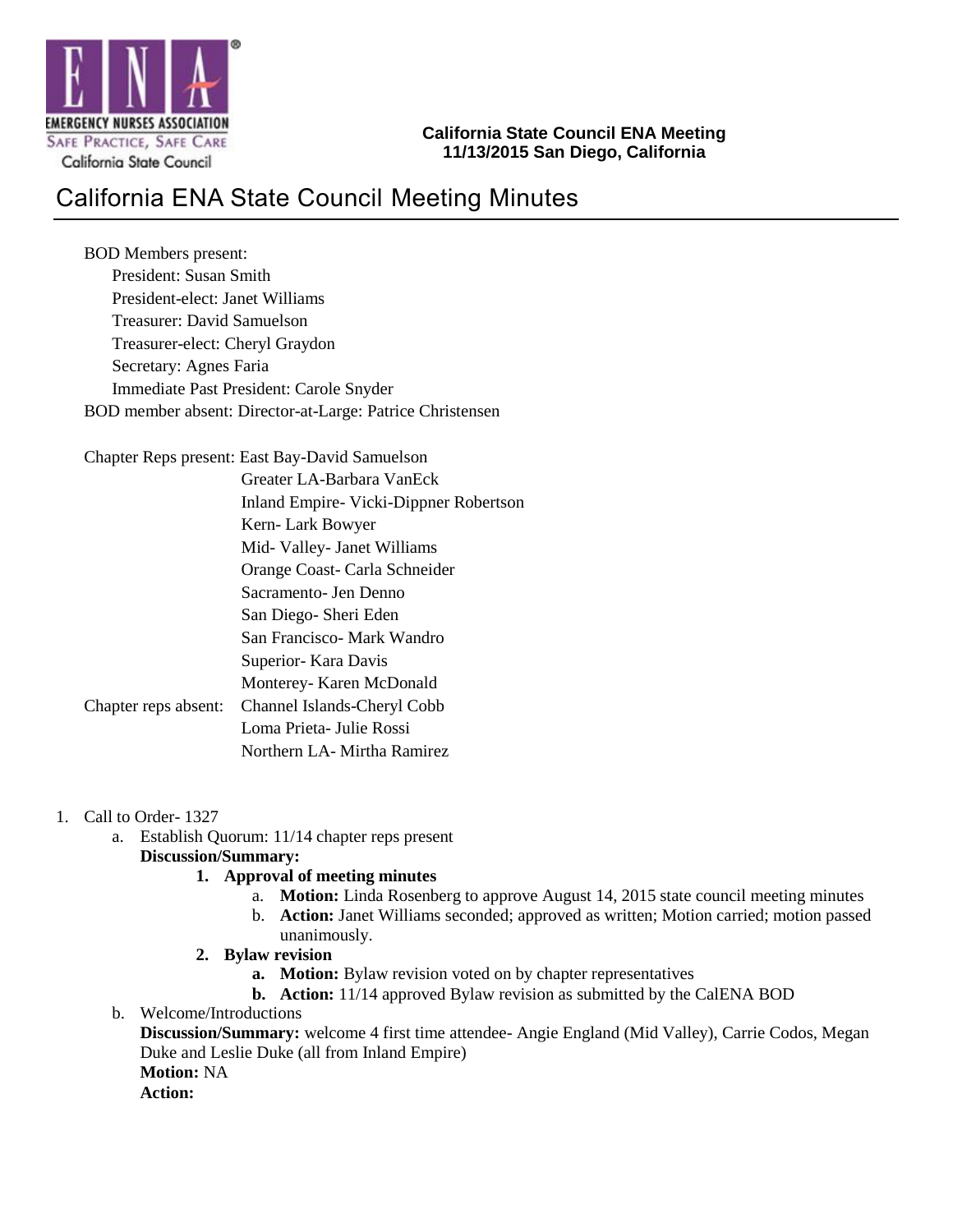- c. Adoption of Consent Agenda **Discussion/Summary: NA Motion: Action:**
- d. Adoption of Meeting Agenda **Discussion/Summary: adopted state council meeting agenda Motion:** state council **Action:** Motion carried; motion passed unanimously.
- e. Conflict of Interest Disclosure **Discussion/Summary: No disclosure Motion:** state council BOD, chapter officers and committee chairs **Action:** Motion carried; motion passed unanimously.

Leadership Orientation- Louise Hummel PowerPoint presentation

### 2. President's Report

### **Discussion/Summary:**

- 1. CalENA Strategic Plan- guiding document for the organization as we move the organization forward
- 2. Applications for officer positions- there will be a call to be sent out in January 2016 to anyone that is interested in being an officer. Chapters are encouraged to follow this format.
- 3. CalENA State Council will check into piggybacking our next year's elections with National ENA. Call out to be sent in January, submission of applications in March-April, voting in June
- 4. Chapter and Committee reports can be submitted online and/or on paper
- 5. Chapter representatives/designee names for 2016 meetings will be formally submitted by email to state secretary prior to the meeting.
- 6. Website: submit all updates to Susan Smith till further notice for review and approval of posting to chapter website
- 7. Thank you: Matthew Powers and Mart Hay
- 8. Email system- Carole Snyder
	- $\div$  Elite email- opt out option is an issue
	- National ENA is reluctant to have CalENA piggyback into the National ENA email system due to proprietary issues.

#### 3. Treasurer's Report

**Discussion/Summary:** CalENA made budget compared to the previous year. The organization made \$8,000 more in the year 2015.

#### **Net Worth Report:**

| <b>State Checking Account</b> | \$225,990.80 |
|-------------------------------|--------------|
| <b>State Savings Accounts</b> | \$97,778.48  |
|                               |              |
| <b>Education Committee</b>    | \$17,179.89  |
| <b>Pediatrics Committee</b>   | \$18,143.62  |
| Trauma Committee              | \$27,570.14  |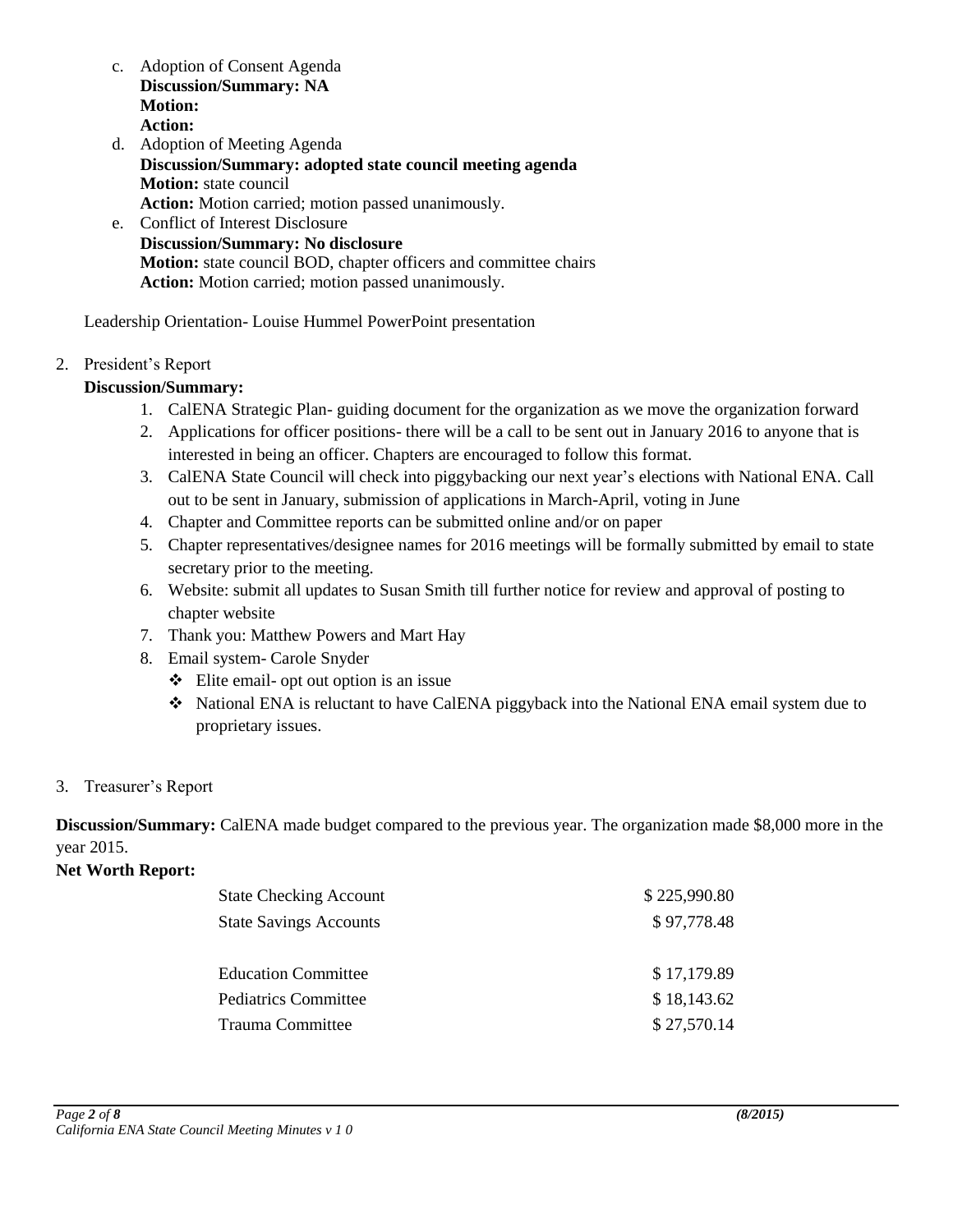| <b>Chapter Checking Accounts</b><br><b>Chapter Savings Accounts</b> |             | \$122,497.38 |
|---------------------------------------------------------------------|-------------|--------------|
|                                                                     |             | \$19,647.96  |
| <b>CalENA Net Worth</b>                                             |             | \$528,808.27 |
| 2015 Q3 Membership Assessment                                       | \$25,549.00 |              |
| 2015 Q3 Course Operations                                           | \$19,315.00 |              |

- Budget submissions deadline is November 30, 2015. David Samuelson will email a sample budget to all treasurers as a guide.
- $\div$  Chapter reports are due on November 30, 2015. Any chapters that are unable to submit this requirement will lose access to their chapter bank account.
- Monthly chapter reports are due on the 15<sup>th</sup> of the next month starting last October per CalENA accountant recommendation. If there are no changes from month to month, please indicate: NO CHANGE

### 4. Director at Large Update:

**Discussion/Summary:** 2016 meetings; only the 1<sup>st</sup> 3 meetings have set dates

January 7/8- San Francisco Marines Memorial

March 16/17- Sacramento Hyatt

May 12/13- Fresno

August11/12- San Diego

November- Mission Inn Riverside

### 5. Board Reports:

- a. CalACEP Jeremy Elrod
- b. CHA EMS/Trauma Committee- Heather Venezio
- c. EMREF-
- d. CHA Capacity task force- Jeremy Elrod/ Heather Venezio
- e. Community Paramedicine- Susan Smith
- f. EMSA- Linda Broyles
- g. EMS-C- Jan Frederickson
- h. STEMI task force- Susan Smith
- **6.** Chapter Reports:

### **Discussion/Summary:**

**1) #223 East Bay:** The East Bay Chapter met on November 3rdat Kaiser-Oakland. Chapter President Nancy Hiteshaw provided a continuing education opportunity around legal nurse consulting and improving the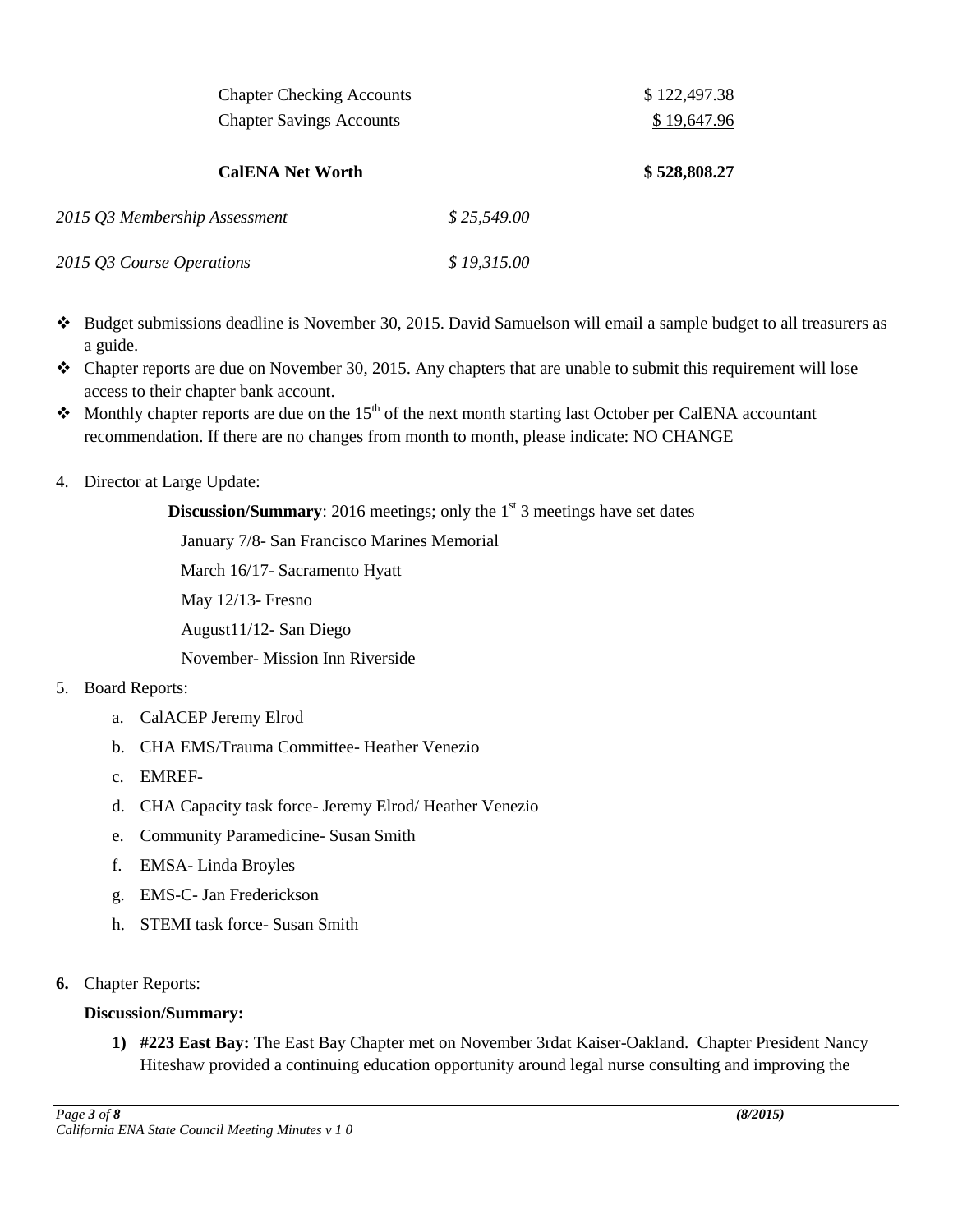quality of our documentation. Thank you to the Ed nurses from Summit Medical center for attending in group of ten! Thank you to Chamberlain College of Nursing for proving dinner. Watch the California ENA website for upcoming events. In February we will be at Summit Medical Center in Oakland with EZ-IO to provide hands on education and support the creation of Stanford nursing procedures to implement in your hospitals.-**David Samuelson**

- 2) **#224 Greater LA**: GLA had a chapter meeting following the last State Council meeting. Elections were held and the chapter officer positions were filled. Carole Snyder was appointed to the La County EMS commission for an additional four year commitment. Our next meeting is December  $2<sup>nd</sup>$ , at Dal Rae in Pico Rivera.-**Carole Snyder**
- **3) #460 Northern LA**: no report
- **4) #225 Mid Valley:** Mid Valley Chapter held a meeting on November 10, 2015 at Valley Children's Hospital. Dr. Allshouse, trauma surgeon, gave a talk on abdominal trauma. We had 13 people attend the meeting. We will hold our next meeting in January. –**Janet Williams**
- 5) #226 Orange Coast: September 15<sup>th</sup> was the date of the board meeting at which time we reviewed the two recipients of the \$500 scholarships which included Both Debra DeSimone and Laura Derr. The goals for 2016 were discussed including the desire to complete a calendar of events for this timeframe. We reviewed the list of names of those that were attending the National Conference as delegates. Finally we put together a list of raffle prizes for the upcoming November  $17<sup>th</sup>$  ENA meeting. The survey monkey was utilized for voting for our 2016 officers and they include: Amanda Webb – President Elect, Kathy Robidoux – Treasurer and Vicky Sweet – Secretary. In addition, Carla Schneider will be President and Phyllis Robby will be Past President. November  $17<sup>th</sup>$  was the date the ENA meeting was held @ Maggianos Restaurant in Costa Mesa. About 25 members attended and several topics were discussed containing information from the State meeting in San Diego, including AB 172, Community Paramedicine pilots, and the upcoming CEN review course on January  $30<sup>th</sup>$  and  $31<sup>st</sup>$  @ Hoag Hospital and the rest of the 2016 calendar of events. We look forward to putting together speakers for our educational offering in 2016.- **Carla Schneider**
- 6) **#228 San Diego:** To celebrate Emergency Nurses week, the chapter had cookies delivered to the 21 EDs for both day shift and night shifts on Emergency Nurses Day. We also had a showing of the movie Code Black at the theater on Coronado Island. It is a documentary reflecting many of the current challenges faced by EDs today. We have had ENA members represent ENA at Pedal for the Cause, A Walk to remember booths at Palomar College Nursing forum and the Mercy Air/CHET educational conferences. Our chapter is preparing for our annual holiday event. We will also bring toys for donation to Rady's Children's Hospital. We are planning for our annual education event; 9-1-1 Conference, to be held in April.-**Sheri Eden**
- **7) #230 San Francisco:**
- **8) #378 Channel Islands-** no report
- **9) #232 Loma Prieta-** no report
- 10) **#362 Inland Empire:** Inland Empire Chapter had an invigorating strategic planning meeting where Vicki Dippner attempted to "woo" potential leaders describing the incredible benefits of being a change agent for the professional development and growth of our noble profession. The rewards of such a meeting were bountiful! We have new leaders to lead our chapter forth into a re-energized, re-invigorated, and re-charged Inland Empire Chapter.
	- 1. President: Mindy Potter
	- 2. Secretary: Carrie Cobos
	- 3. Treasurer: Leslie Duke
	- 4. Director at Large: Meagan Bavers
	- 5. President-elect: Megan Duke
	- 6. Vicki Dippner-Robertson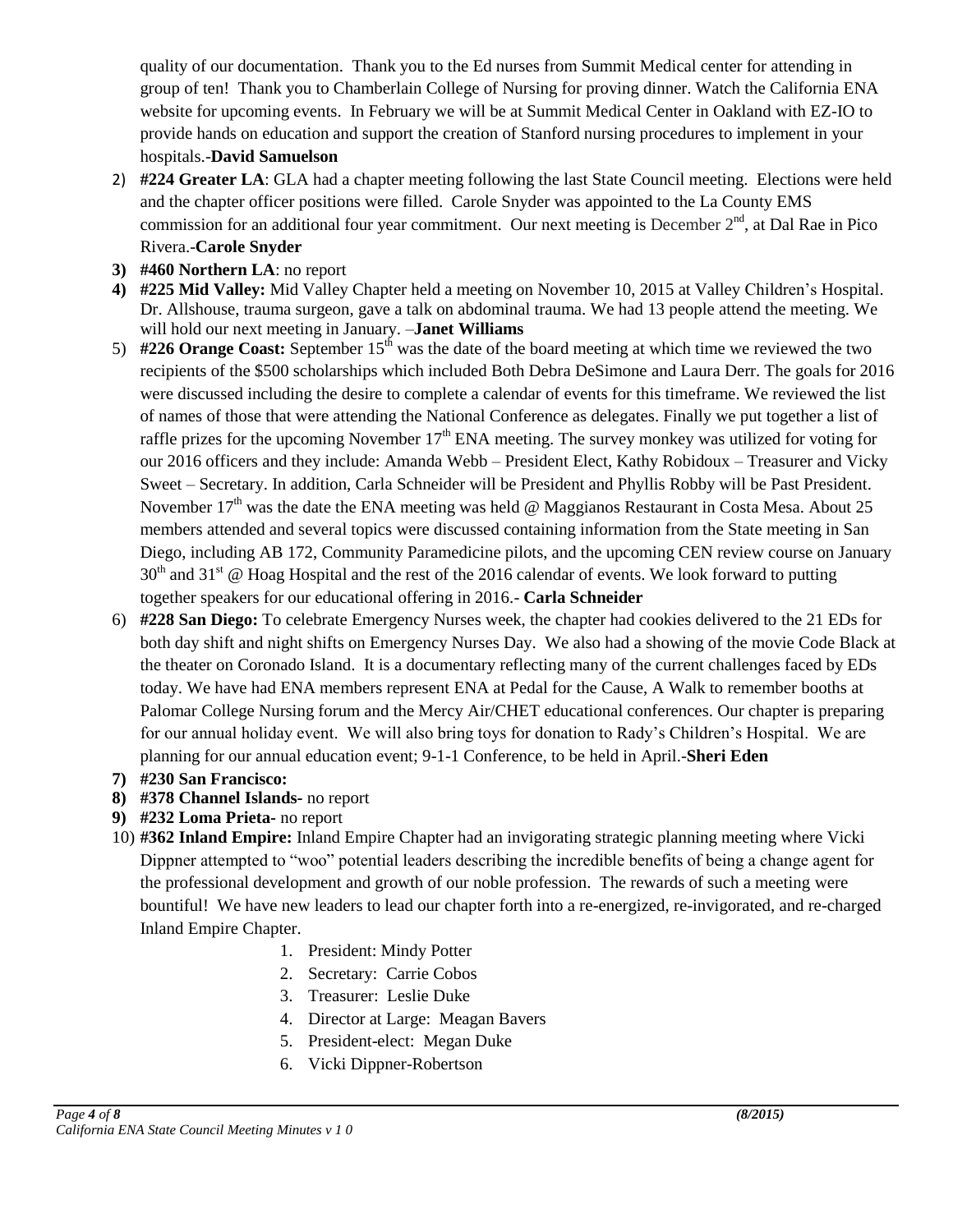11) **#253 Sacramento:** We sent 10 delegates to the National ENA General Assembly and had a great time at the conference in Orlando, FL. We had 2 members of the Sacramento chapter as faculty at the National ENA conference: Brian Johnson spoke about motorcycle trauma and Mark Denno spoke about ventilator management in the ED. I n October, we had a chapter meeting on Emergency Nurses Day with education, door prizes and cake. We are having a year-end fun dinner at a local restaurant to wrap up a wonderful year of education, networking and sharing our passions for our work. We are looking forward to a great year in 2016 with our new BOD: President-Jeremy Elrod, President-elect- Jen Ruzicka, Secretary/Treasurer- Yvonne Hansen.- Jeremy Elrod

### **12) #379 Superior:**

- 13) **#442 Kern:** nothing new to report. We had to cancel our education event due to low registration turnout. Our next meeting will be in January 2016**- Lark Bowyer**
- 14) #495 Monterey: Our last meeting was held on October 12<sup>th</sup> at Dominican Hospital in Santa Cruz. Education topic was on Sepsis and presented by the RN Educator at Dominican. Elections were held and our new officers for our chapter will be:
	- 1. President: Susan Burnell-Donovan
	- 2. President-elect: Eric Conrad
	- 3. Treasurer: Dana Hanakahi
	- 4. Secretary: Karen McDonald

Our next meeting will be December 9<sup>th</sup> at Balmer Valley Memorial Hospital. Dr. Rednu will present an education topic. In 2016, we will meet every other month starting in January. - **Karen McDonald**

### 7. Committee Reports

### **Discussion/Summary:**

- 1) **Education:** Our annual educational event, "Cal ENA on the Bay" had 78 attendees with a diverse variety of speakers and topics. A special thanks to all the speakers and vendors for their support of Cal ENA. We are already planning potential topics and speakers for next year's educational event. A save the date flyer will be out as soon as the location is confirmed. Our committee is working on the policy and procedure for C.E. credits for courses through Cal ENA.-**Dianne L. Idman-Gervais**
- **2) Emergency Preparedness/EMS:** Stroke/STEMI regs had to be revised to include rationale for each measure. They will be sent to Office of Administrative Law, (OAL), once approved. Site visits for Community Paramedic Projects are continuing. Overall the projects are going well. No meetings are scheduled for the Wall Time issue though it still is a problem in some areas throughout the state. A new task force has been convened for the Health Information Exchange (H.I.E.) project. Our ENA representative for this task force is Diana Hanakati. There is more information available on H.I.E if interested please contact Judy Scott. No report on the Core Measures. Our ENA rep is Osenna Bratton. Epi pen regs were approved and are available on the EMSA's website. All committee appointments must be approved by the board. Please notify Judy Scott if you are currently serving as an ENA representative to any EMS committee.-**Judy Scott**
- **3) EMS Commission:** The EMS Commission met on September 2, 2015 in San Diego. The next meeting will be held on December 2, 2015 in San Francisco which will be followed by the Annual EMS Awards Luncheon, the public comment periods for the proposed revisions to the EMT regulations closed and presented at the meeting. The changes proposed will include the addition of the use of Epi-pens and Narcan by EMT's as was necessitated by recent changes in legislation as well as the ability for EMT's to perform fingerstick blood glucose testing. The EMT regulations will now be moving forward through the regulatory process. The EMS Plan Appeal Process with proposed changes went out for public comment and was approved by the EMA Commission at the September meeting. The commission will be revising the commission bylaws once the EMS plan appeal process regulations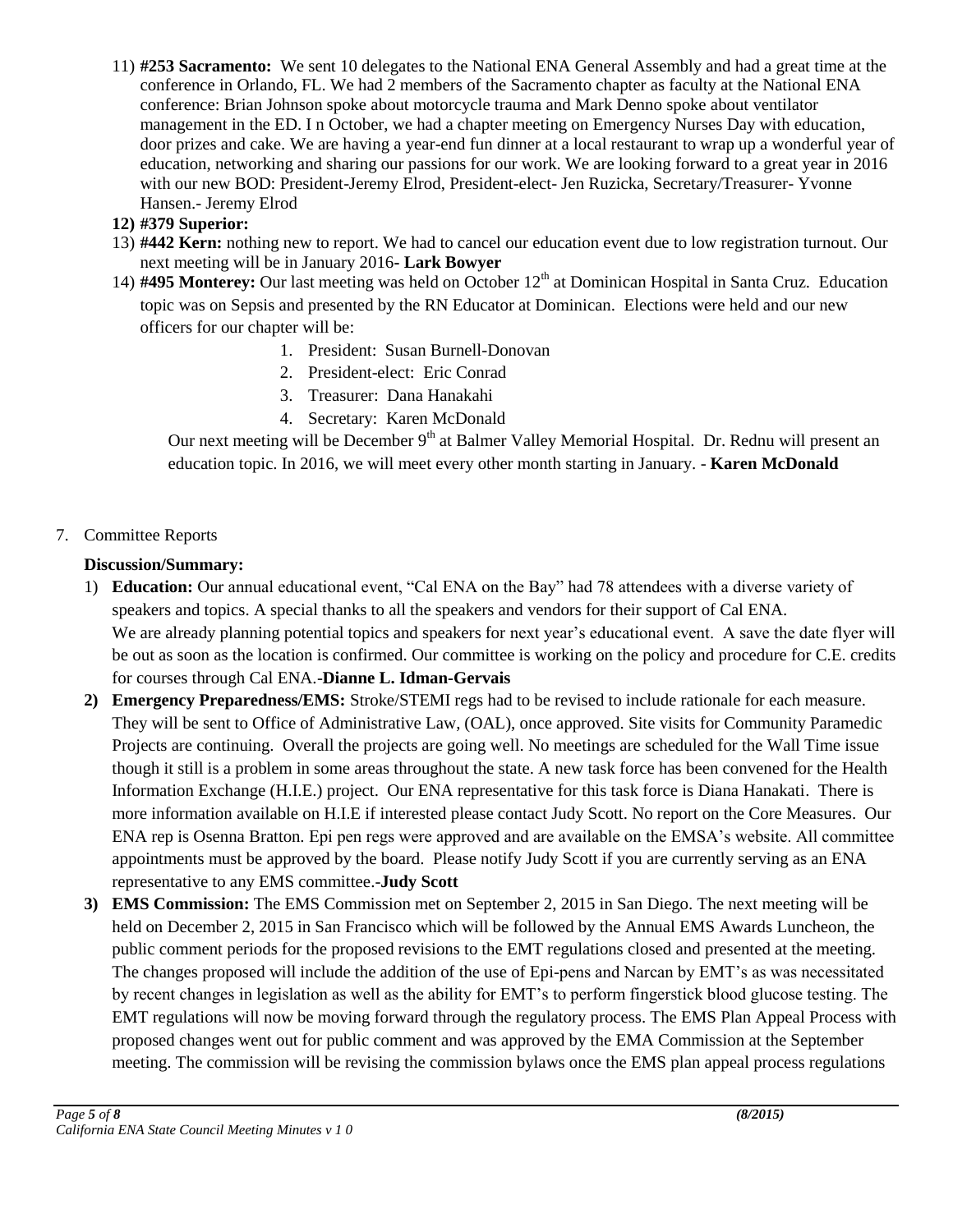have been approved. The wireless routing status was discussed at the EMDAAC meeting. An update will be provided at the next Commission meeting. A request was made to invite representatives from Verizon and AT&T to attend a future meeting. There was legislation passed on Aug  $17<sup>th</sup>$  in regards to the POLST form. There will need to be revisions made to the form to allow for other providers (i.e. PA and NP) to sign the form. These allowances will go into effect next year and will impact the current DNR/POLST forms. The revisions will be presented to the commission at the December meeting. The next meeting will be held on December 2,2016 at the Marine's Memorial Hotel in San Francisco.- **Linda Broyles**

- 4) **ENAF:** Though some people missed the jewelry auction at our Annual meeting, the Foundation had success with the "raffle", Epcot private viewing deck admission and the "Howl at the Moon" events. The Foundation also introduced an easy to donate by texting ENA at 27722. Be sure to confirm your \$10 donation at the prompt. We raised \$440 for the Foundation at the Educational Event in San Diego via donations to an opportunity give-away. Prizes included two registrations to the 2016 Educational Event donated by the Education Committee, a stay at the Double Eagle Resort at June Lake donated by Kathy Van Dusen and a quilt made by Diane Schertz. The Opportunity Give-Away at the state Council meeting raised \$265. Thanks to the San Diego Chapter and Diane Schertz for the prize donations. In honor of ENA's  $45<sup>th</sup>$  anniversary, we are looking for 45 individuals to pledge \$45 to the ENA Foundation. Your support of the Foundation helps to fund Emergency Nursing education and research. Thank you so much!-**Diane Schertz**
- 5) **ENPC/Pediatrics:** We had 13 people in attendance at the Pediatric meeting which is very interesting given the fact that this is Friday the 13<sup>th</sup>. Vicki Dippner reported on the information received from the Course Director conference call conducted on September 2<sup>nd</sup> by National ENA. A new format for future ENPC/TNCC Instructor classes will be rolling out in early 2016. The committee approved all state faculty members for ENPC to be recognized in the ENA database as State Monitors. Trez Gutierrez and Mindy Potter were welcomed as new ENPC faculty. The committee approved a Pediatric Outreach Grant from ? Hospital in Mammoth for an ENPC Provider Course. The Peds Committee bid adieu to Vicki Dippner and welcomed Trez Gutierrez as the new Pediatric Committee Chair-person for 2016-2018. We are actively seeking a chair-elect.-**Vicki Dippner-Robertson**
- 6) **Government Affairs:** AB 172 (increasing fines and penalties for assault in ED) was vetoed by the governor. Assemblyman Rodriguez is considering pursuing this legislation again and we are actively working with his Legislative Director. Other State Bills passed this year:
	- a. SB 145: prevents transportation of intoxicated patients
	- b. SB 61: Interlock devices
	- c. SB 287:AED's must be in occupied buildings built after 2017
	- d. SB 326: extended funding to Medical Air Transport Act
	- e. AB 8: Yellow alert for hit and run accidents
	- f. You can view all these bills in their entirety on the Legislative website: <http://leginfo.legislature.ca.gov.faces/billNavClient.xhtml>
	- g. Federal legislation: Mental health reform Act 2015, Airplane kids in Transit Safety Act, Nursing workforce development bill, heroin and opioid overdose legislation. More info here: [https://www.ena.org/government/Pages/LandingPage.aspx.](https://www.ena.org/government/Pages/LandingPage.aspx) We started planning for ENA California Legislative Day 2016. Save the date! March 16, 2016- **Jen Denno**
- **7) Historian:** No report**- Liz Taylor**
- **8) IQSIP: no report**
- 9) **Membership:** total members of CalENA is 3944- **Linda Rosenberg**
	- a. New membership as of November 12,  $2015 = 35$ 
		- i. East Bay- 8 new members
		- ii. GLA- 6 new members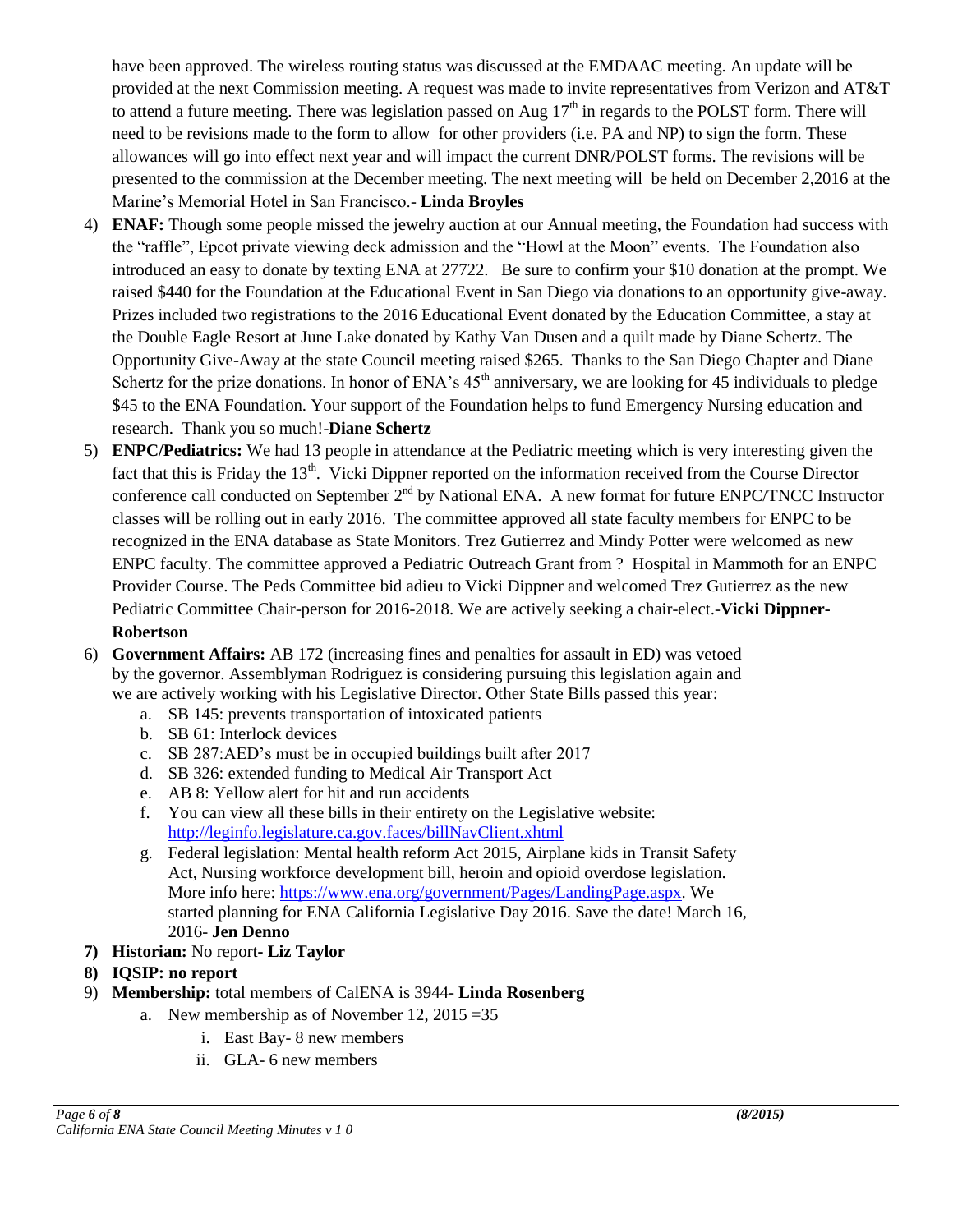- iii. Mid Valley- 4 new members
- iv. Orange Coast- 2 new members
- v. San Francisco- 3 new members
- vi. Loma Prieta- 1 new member
- vii. Inland Empire- 2 new members
- viii. Channel Islands- 2 new members
- ix. Monterey Bay- 2 new members
- x. Northern LA- 2 new members
- xi. Superior- 1 new member
- **10) Newsletter-** Continue to email corrections, new materials, articles, ideas for the newsletter**- Kara Davis**

### **11) Leadership in Practice: Kathy Van Dusen**

- **General Assembly 2015:** The committee discussed the new process for general assembly in 2015. The group agreed that there were positives and negatives with the new format. The 3 days was difficult and some members felt that they missed out on some educational events due to this schedule. The group liked the practice discussions but it was unclear what national ENA was going to do with these practice discussions.
- **Resolution Ideas 2016:** The #1 topic for a possible resolution for 2016 was Safety and Security in the ED. The following members wished to participate in writing a resolution for next year: Carla Schneider, Susan Smith, Oseana Bratton, Karen McDonald
- **Active Shooter Drills:** The group discussed how preparation for Code Silver or active shooter varies across the state, best practices discussed. All agreed it should be a priority
- **Flu Vaccine-** The committee talked about hospital policies related to mandatory flu vaccines and what happens if an employee declines the vaccine. Some hospitals such as pediatric hospitals require it for all, others are more lenient.
- **Fentanyl Overdoses-** Kathy shared with the group a CDC health advisory related to the increase in Fentanyl overdoses in the US



o

o

 **Sepsis-** The group discussed sepsis protocols and Kathy shared a sepsis 3 hour bundle checklist with the group.



### **12) Press Secretary-** No report**-Diane St Denis**

**13) Trauma:** Sixteen members were present at today's committee. Sue gave introduction as chair. Course Bytes has been changed to Course Vitals. New Administrative guidelines will be out early 2016. Sue states guidelines are ? To know and be good resource person Goal is to enhance trauma awareness/prevention. TNCC promote and ? Is support for ? Are we upholding quality in course? Actively trying to increase members on the committee. What are educational goal? Needs to be more instructor course for TNCC, lots of attrition with instructors. Goal: four instructor courses 2 in the north state and 2 in the southern area. Pay for stipend, hotel and mileage.-**Sue Fortier**